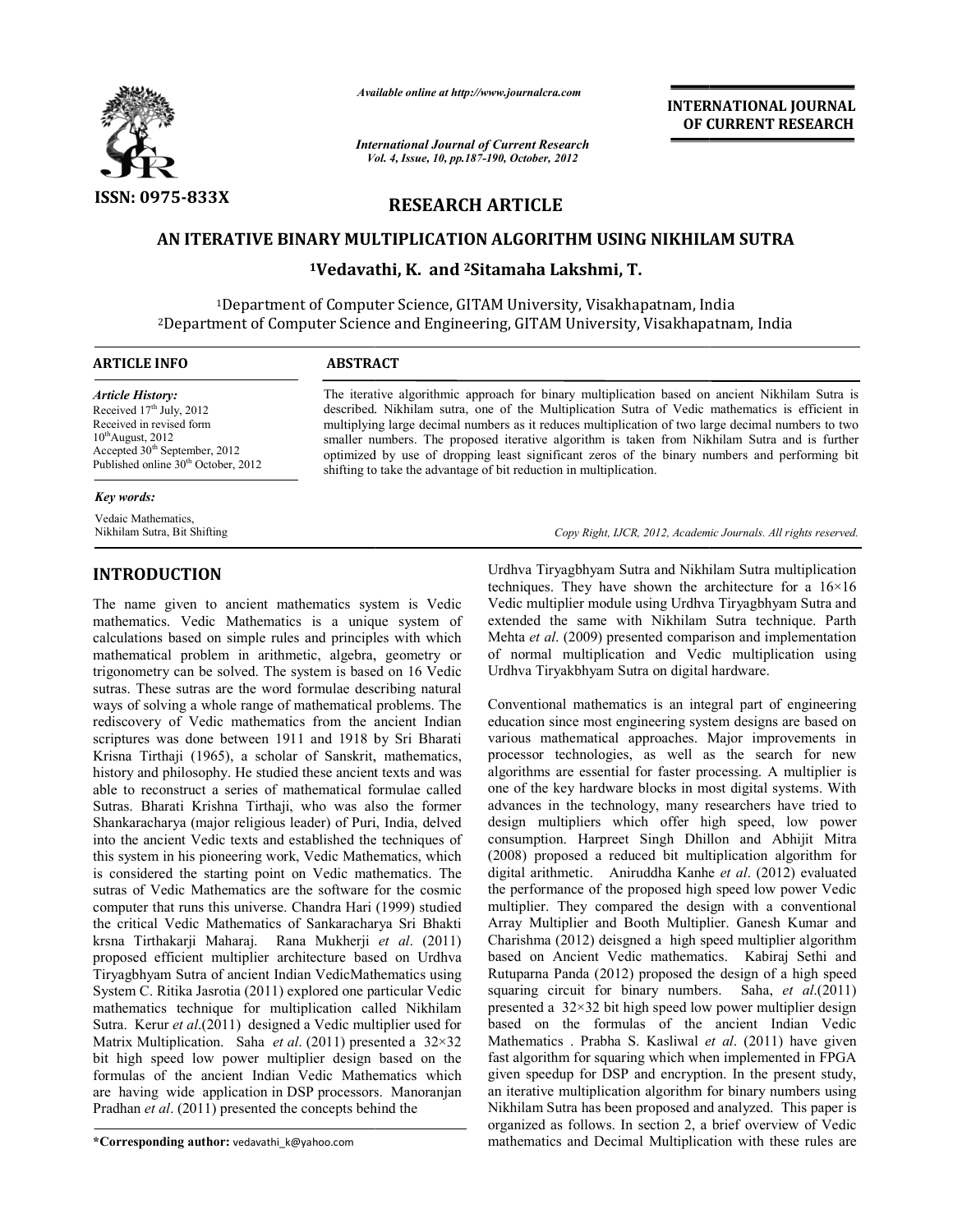provided through illustrations. Section 3 gives the proposed binary multiplication algorithm. Concluding remarks are presented in section 4.

#### **Vedic Mathematics**

The word 'Vedic' is derived from the word 'veda' which means the store-house of all knowledge. Vedic mathematics is mainly based on 16 Sutras dealing with various branches of mathematics like arithmetic, algebra, geometry etc. These Sutras are:

- *(Anurupye) Shunyamanyat*  If one is in ratio, the other is zero.
- *Chalana-Kalanabyham*  Differences and Similarities.
- *Ekadhikina Purvena*  By one more than the previous one.
- *Ekanyunena Purvena*  By one less than the previous one.
- *Gunakasamuchyah*  The factors of the sum is equal to the sum of the factors.
- *Gunitasamuchyah*  The product of the sum is equal to the sum of the product.
- *Nikhilam Navatashcaramam Dashatah*  All from 9 and the last from 10.
- *Paraavartya Yojayet*  Transpose and adjust.
- *Puranapuranabyham* By the completion or noncompletion.
- *Sankalana-vyavakalanabhyam*  By addition and by subtraction.
- *Shesanyankena Charamena*  The remainders by the last digit.
- *Shunyam Saamyasamuccaye*  When the sum is the same that sum is zero.
- *Sopaantyadvayamantyam*  The ultimate and twice the penultimate.
- *Urdhva-tiryakbyham* Vertically and crosswise.
- *Vyashtisamanstih*  Part and Whole.
- *Yaavadunam*  Whatever the extent of its deficiency and the Up-sutras

### The Sub Sutras are

- *Anurupyena*
- *Shishyate Sheshsamjnah*
- *Adyamadye Nantyamantyena*
- *Kevalaih Saptakam Gunyat*
- *Vestanam*
- *Yavadunam Tavadunam*
- *Yavadunam Tavadunikutya Varganka ch Yojayet*
- *Antyayordhshakepi*
- *Antyatoreva*
- *Samucchayagunitah*
- *Lopanasthapanabhyam*
- *Vilokanam*
- *Gunitasamucchyah Samucchayagunitah*

## **Decimal Multiplication**

In Vedic mathematics there are 3 methods to implement multiplication for decimal numbers. The main purpose of

Vedic Mathematics is to be able to solve complex calculations by simple techniques which can be done mentally. These Vedic formulas require dealing with very small numbers. Hence if the formulas being very short then their practical application becomes very simple. Urdhva triambakam Sutra means "Vertically and Crosswise" where Urdhva means vertically up down and triambakam means left to right or vice versa. To illustrate this multiplication procedure, consider the multiplication of two decimal numbers (327 *\** 712). The Line diagram for the multiplication using Urdhva triambakam is shown in Fig. 1. The digits on the two ends of the line are multiplied and the result is added with the previous carry. If there are more lines in one step, all the results are added to the previous carry. The obtained least significant digit of the number acts as one of the result digits and the rest act as the carry for the next step. Initially the carry is taken to be zero.



#### **Nikhilam Sutra**

*Nikhilam Navatascharam Dashtah* means all from 9 and last from 10. This algorithm works for all numbers but it works efficiently for larger numbers. Since it finds out the compliment of the large number from its nearest base to perform the multiplication operation on it, larger is the original number, lesser the complexity of the multiplication. The procedure for Nikhilam Sutra is

- 1. Take the base of calculation as power of 10 which is nearest to the multiplicands say M and N.
- 2. Subtract base B from each multiplicand and note two remainders as say M and N .
- 3. Column 1 contains the numbers and Column 2 contain difference from the nearest base.
- 4. The product will have two parts. Right part (R) is obtained by multiplication of two remainders namely m and n . i.e.  $R = m x n$
- 5. Left part (L) can be obtained by cross subtracting the second number of Column 2 from the first number of column 1 or vice versa,
- 6. The answer is obtained by just concatenating left and right part as LR.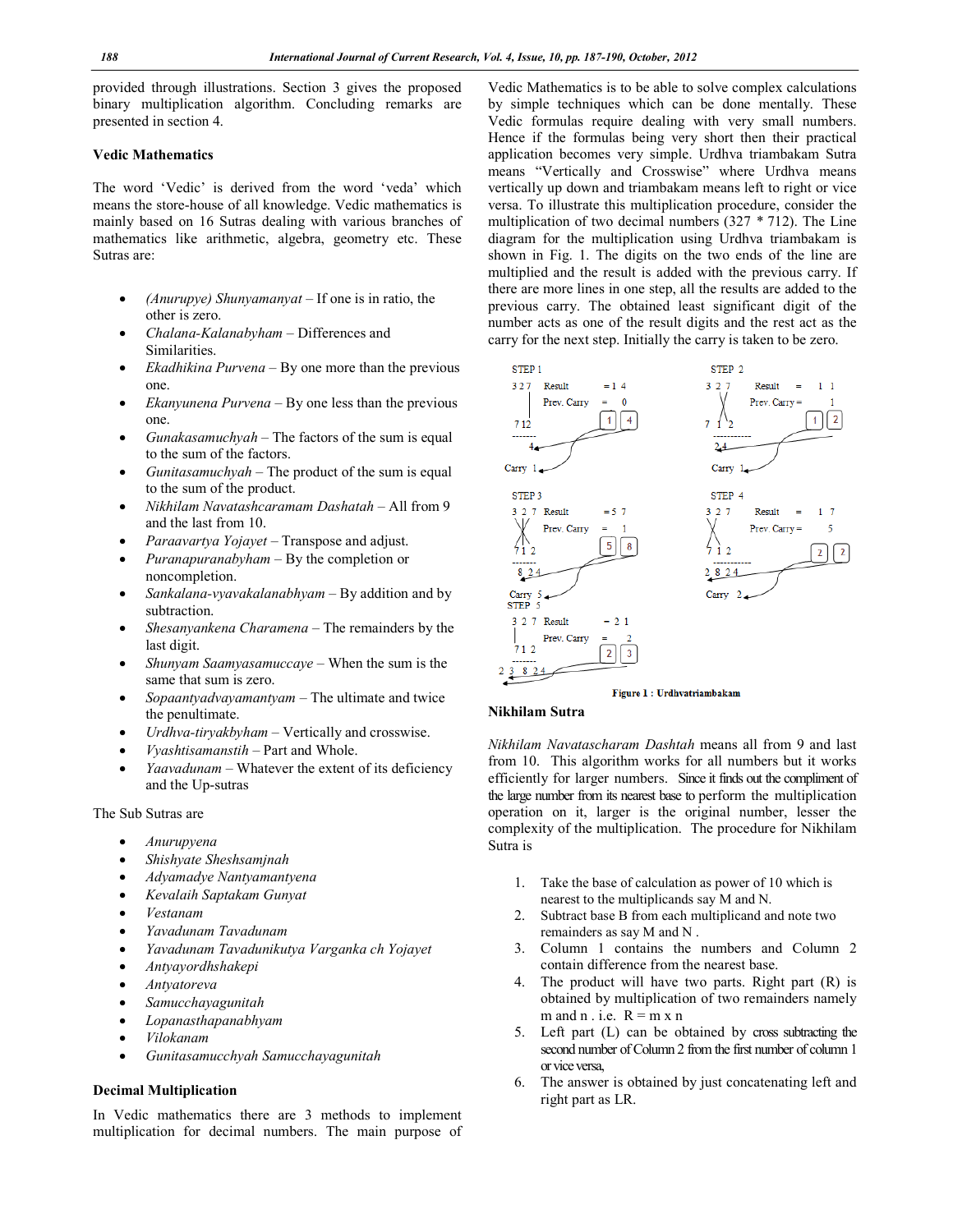The improvement of these methods over conventional multiplication largely depends on closeness of multiplicands to the power of 10.

The illustration of this sutra can be given through three cases as :

Case 1: When both the deviations are positive

- Let M & N are 12 and 14.
- These two numbers are nearer to
- the base 10 with deviation of 2 and 4 respectively
- Add one of the numbers to the deviation of the other.
- Place these numbers side by side : 168



Case 2: When both the deviations are negative.

- Let M & N are 91 and 98. These two numbers are nearer to the base 100 with deviation of -9 and -2.
- Add one of the numbers to the deviation of the other.
- Place these numbers side by side : 8918



Case 3: When both the deviations have different signs.

- Let m & n are 997 and 1015. These two numbers are nearer to the base 1000 with deviation of -3 and 15.
- Add one of the numbers to the deviation of the other
- The sum and the product have different signs, so they cannot be placed side by side to get the answer. Hence, to get the answer subtract 45 from 101200 after adding two zeros to sum. i.e  $(101200 - 45 = 1011955)$



#### **Anurupyena**

The reduction in calculation for the multiplication by *Nikhilam*  solely depends on closeness of multiplicands, if not both at least one, to the base which has to be power of 10. In case both the multiplicands are not near power of 10, two large remainders are obtained and their multiplication is not a straightforward task. *Anurupyena* means proportionality. In application sense it means while consideration the base and calculation of left part of multiplication, a rational proportionality can be used to reduce the calculations. In other words, while calculating the remainders from multiplicands a base can be chosen as some rational multiple of power of 10 such that multiplication of remainders becomes simple. In turn, while calculating the right part of multiplication same proportionality needs to be considered to calculate correct answer. For example, if a suitable base was found to be k times power of 10, right part has to be multiplied by k times to calculate answer. Suppose we have to multiply 43 by 49, by *Nikhilam* formula, this multiplication translates into multiplication  $(10^2 - 43)$  \*  $(10^2 - 49)$  i.e.,  $57 \times 51$  for the left part and right part also has two bigger numbers to deal with. This happens as both multiplicands are far away from power of 10, here 100. With some observation we can say that base 50 could be effective as it is closer to at least one of the multiplicand, here it is closer to both. With this corollary we make the base suitable by some multiple of power of 10. Here the multiple is ½. While calculating left part this constant has to be multiplied with number obtained by cross adding multiplicand with remainder.

#### **Booth multiplication Algorithm for binary numbers :**

The algorithm gives a procedure for multiplying binary integers in signed - 2's complement representation. The algorithm examines the multiplier bits and performs shifting of the partial product bits. Prior to shifting, the multiplicand may be added to the partial product, subtracted from the partial product or left unchanged according to the following rules:

- The multiplicand is subtracted from the partial product upon encountering the first least significant 1 in a string of 1's in the multiplier.
- The multiplicand is added to the partial product upon encountering the first 0 in a string of 0's in the multiplier.
- The partial product does not change when the multiplier bits is identical to the previous multiplier bit.